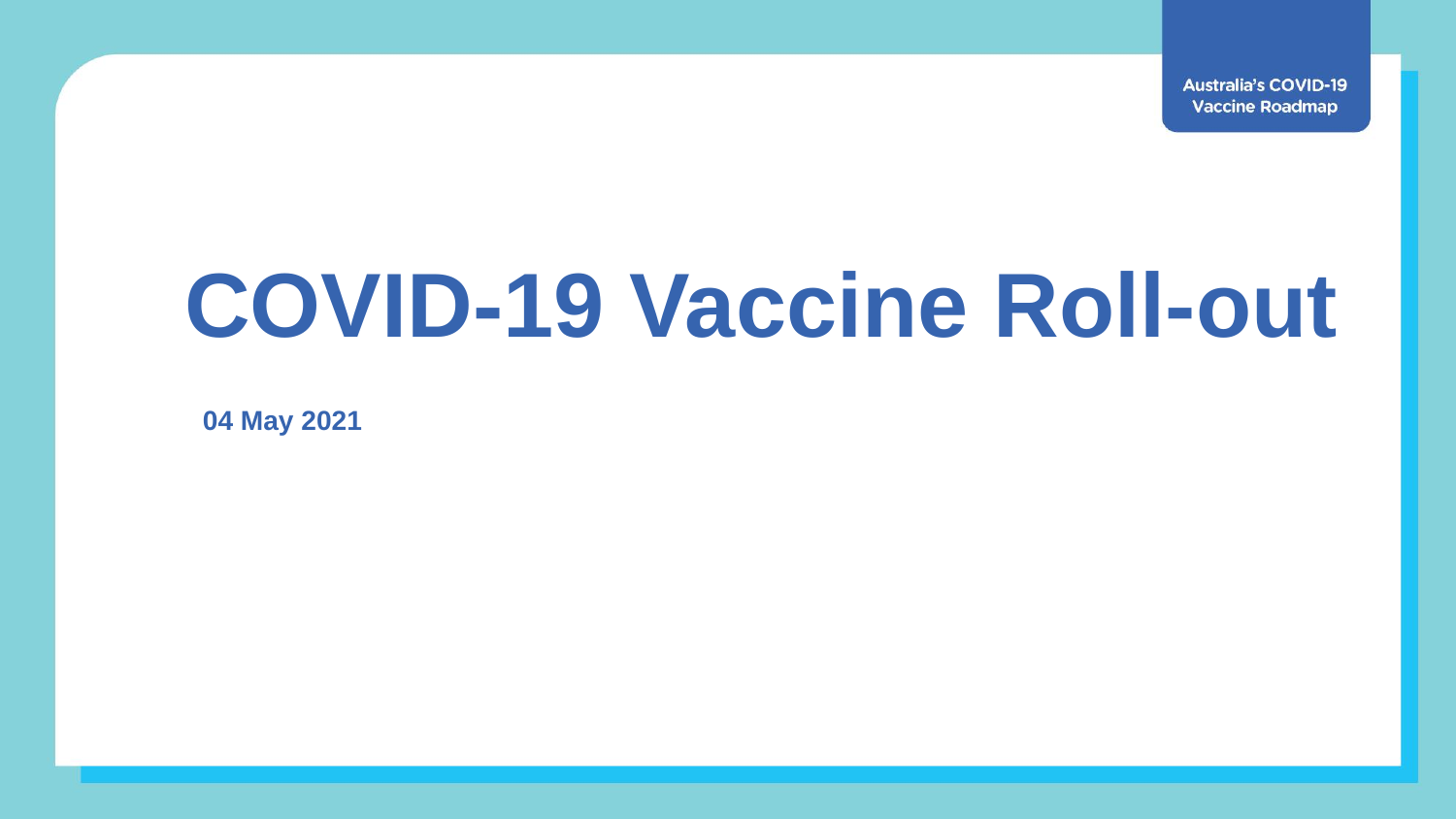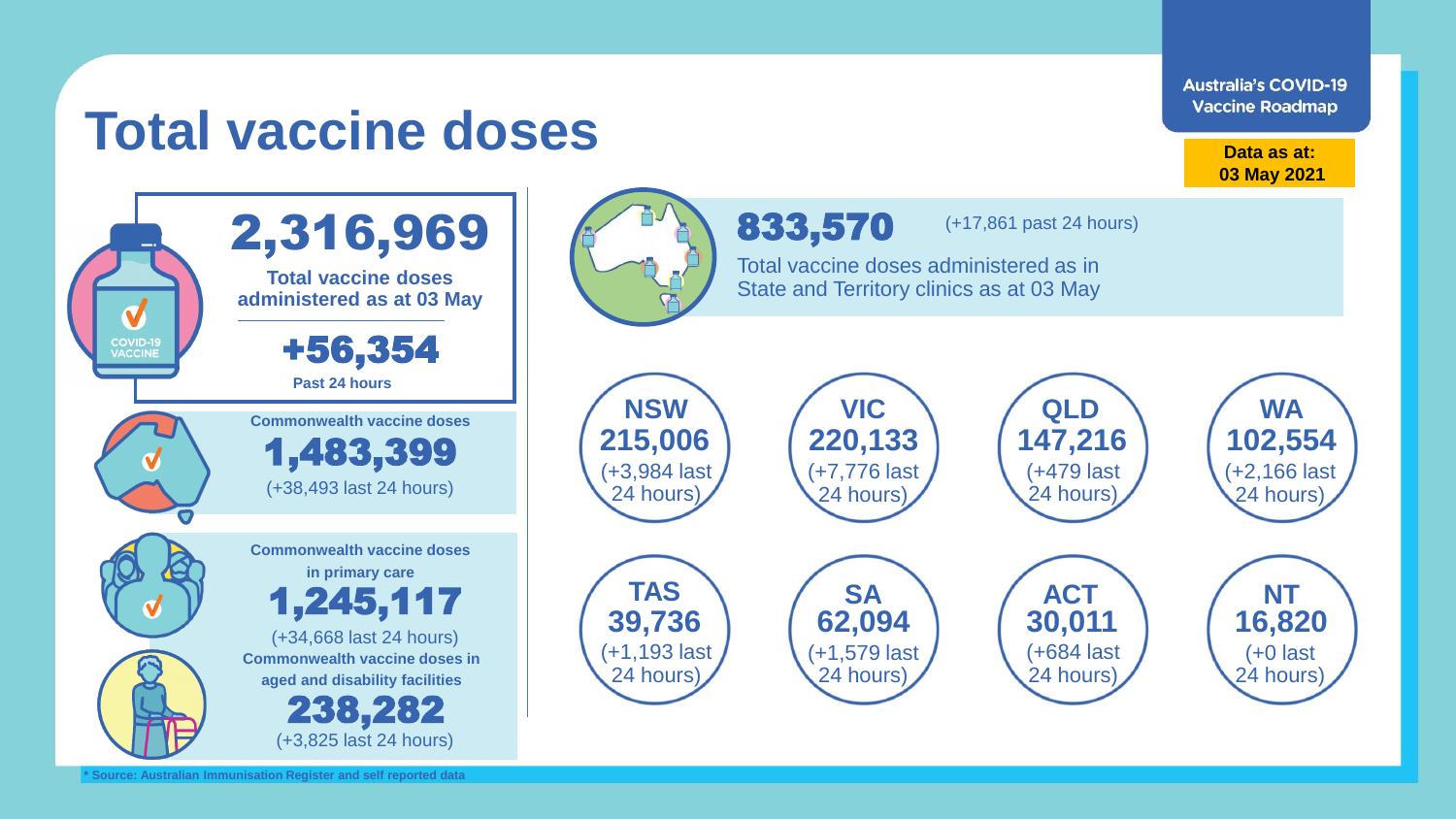

**Australia's COVID-19**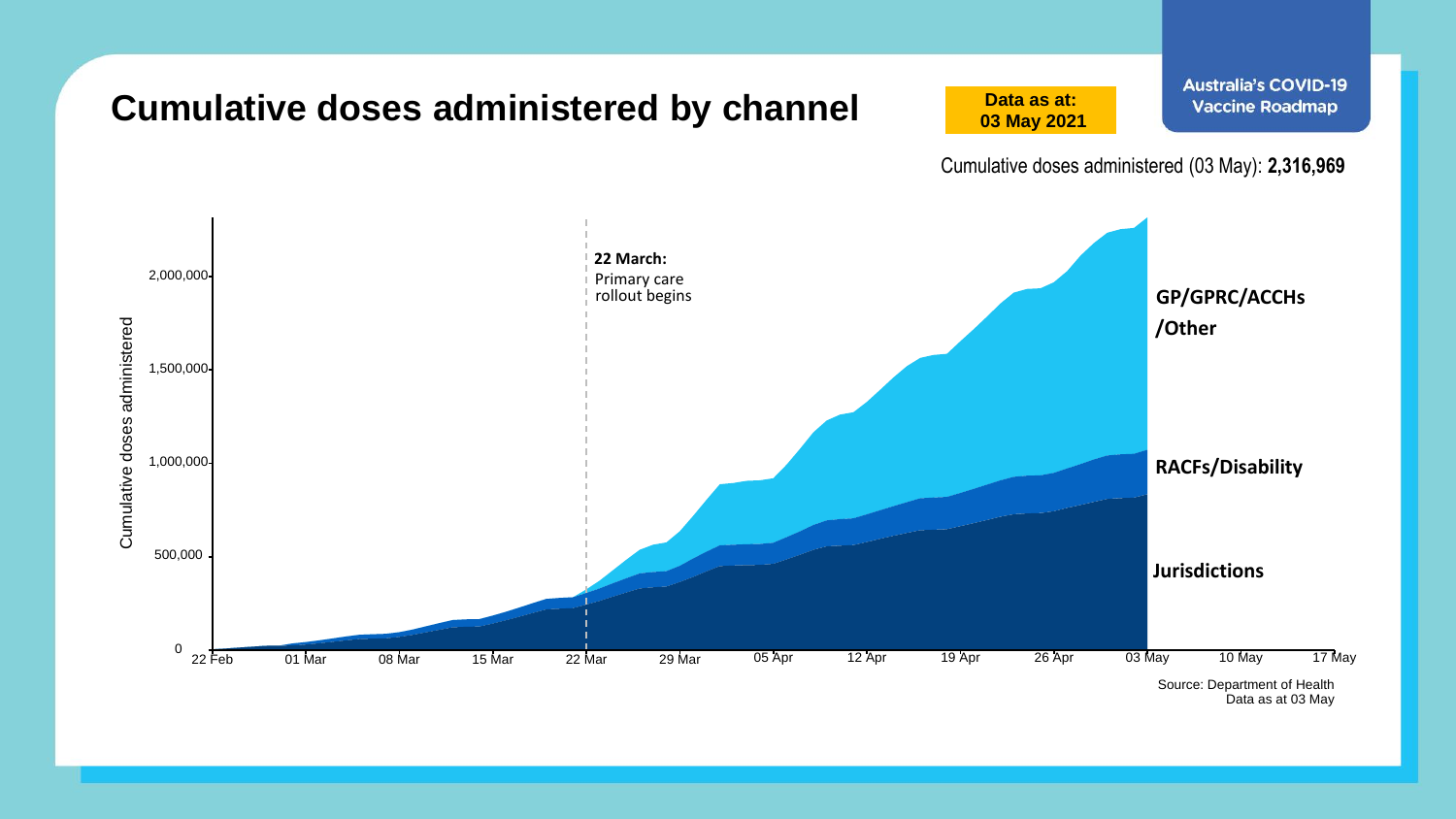## **International comparisons at equivalent stages of rollout**

**Data as at: 03 May 2021**

Cumulative doses administered (03 May): **2,316,969**

The x-axis is truncated at the length of Australia's vaccination program. Some countries started later and some countries do not have daily data points so the closest day to AUS's we have data for is used. Israel excluded as it is beyond scale of the graph Australia AZ announcement 30 United Kingdom: 27.0 Cumulative doses per 100 Cumulative doses per 100 United States: 22.5 Singapore: 18.3 20 Sweden: 10.2 European Union: 9.6 Germany: 9.4  $\sqrt{$  Italy: 9.2 Australia: 9.0 10 Belgium: 9.0 France: 8.8 South Korea: 7.1 New Zealand: 4.8 Canada: 4.1 0  $0 \hspace{2.5cm} 20 \hspace{2.5cm} 40 \hspace{2.5cm} 60 \hspace{2.5cm} 80$ Days since first vaccination

> Source: Department of Health (Australia), Our World in Data (international) Latest data: 03 May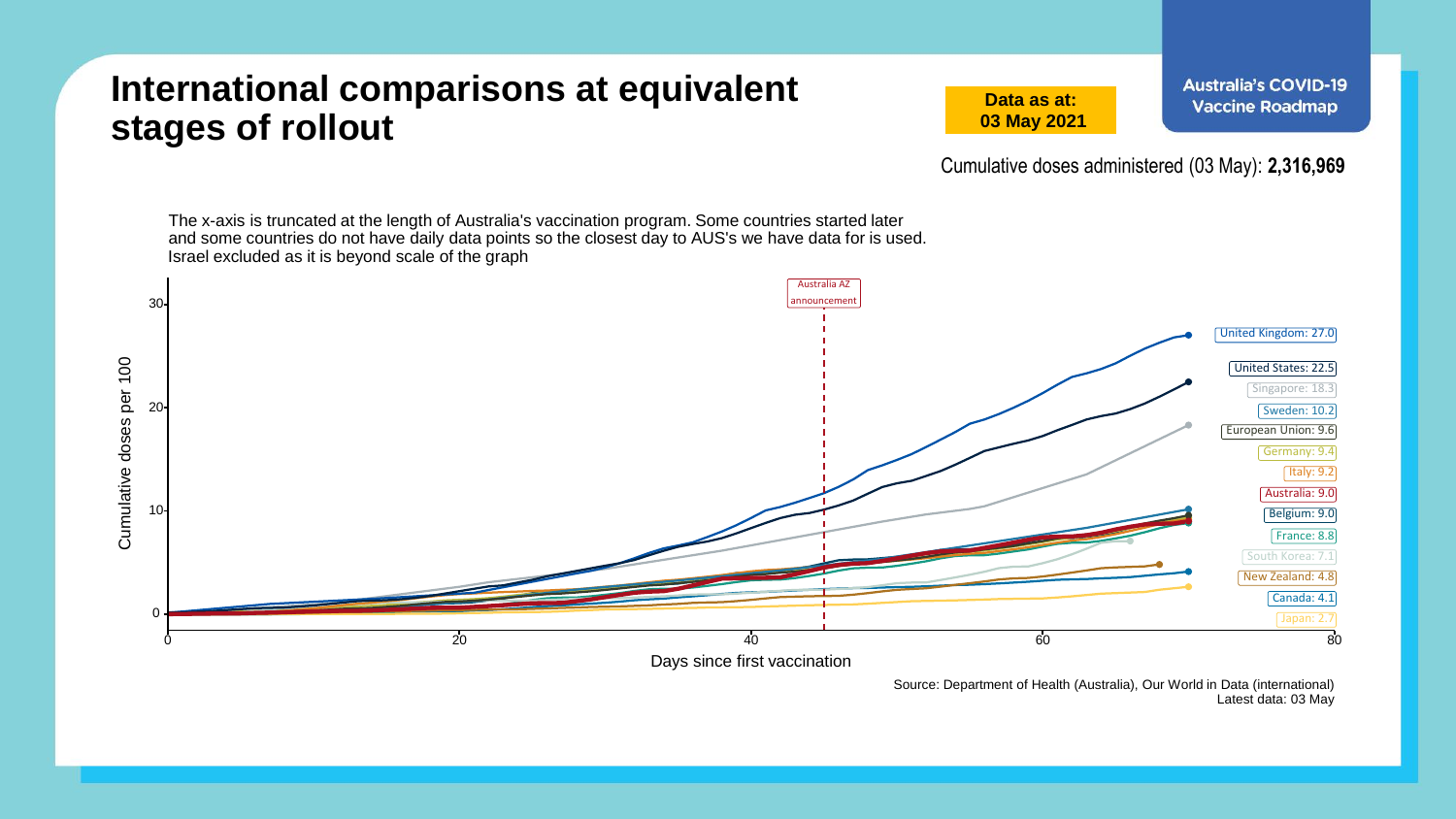## **Commonwealth aged care doses administered**

**Data as at: Data as at: 18 Apr 2021 03 May 2021**